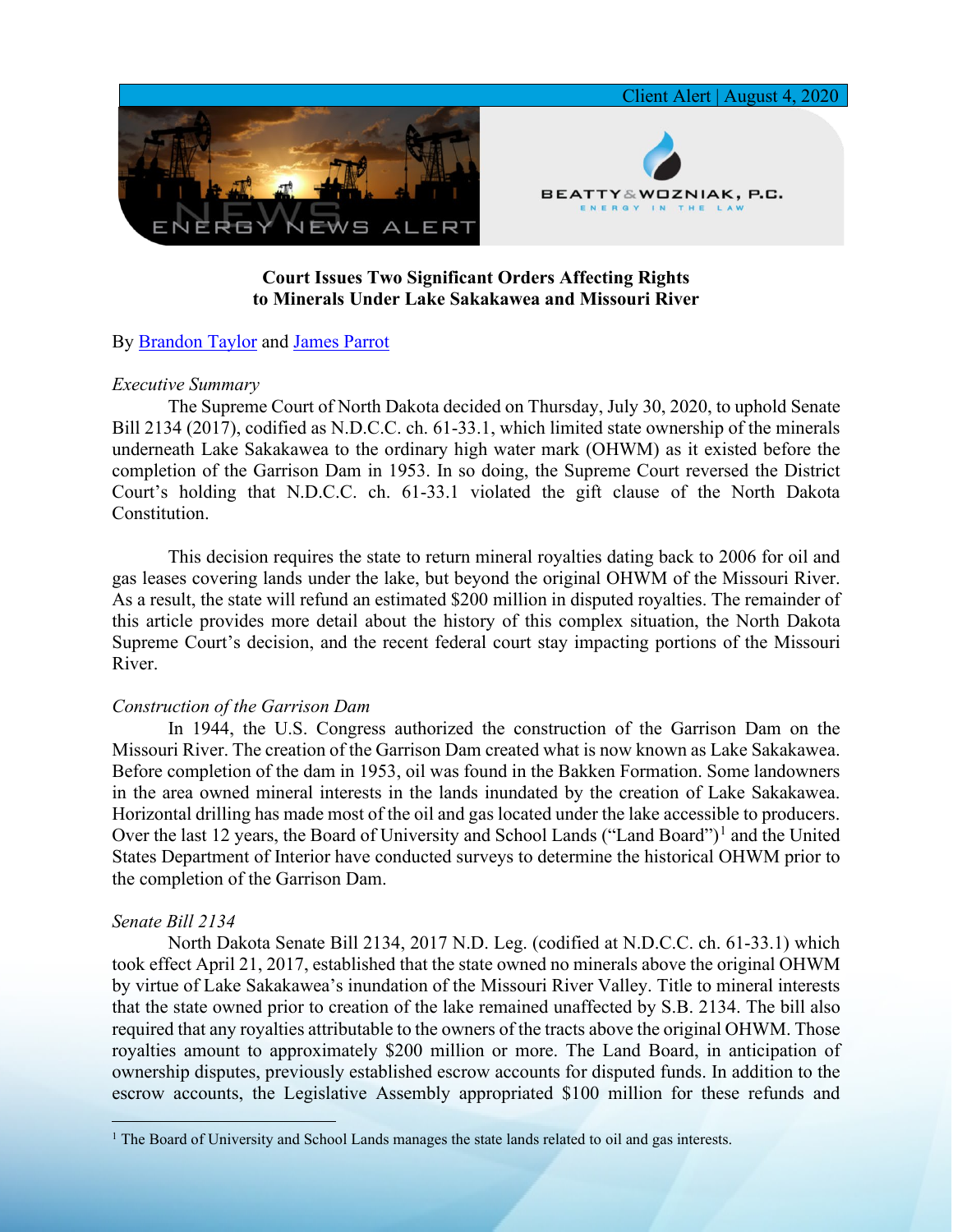authorized an additional \$87 million line of credit with the Bank of North Dakota if the initial appropriation is insufficient. 2017 N.D. Sess. Laws ch. 426 § 3. In January of 2018, a North Dakota State Representative, and others, filed a lawsuit claiming the law to be unconstitutional. The plaintiffs sought an injunction against royalties being repaid from the state to landowners.

#### *Sorum v. State*

In May of 2018, the District Court issued an injunction against royalties being repaid. Later, in February 2019, the District Court issued an order upholding the law for the most part, ruling that it does not violate North Dakota Constitution's watercourses clause, privileges or immunities clause, and the local or special laws prohibition. However, the District Court ruled that it would be unconstitutional to apply the law retroactively to allow claims previously barred by the threeyear statute of limitations. Thus, much of the \$200 million of royalties that were incorrectly paid to the state would not have been refunded to the rightful owners.

On July 30, 2020, the North Dakota Supreme Court issued its opinion upholding the law in its entirety, including the portion allowing claims dating back to 2006. In doing so, the North Dakota Supreme Court partially upheld and partially reversed the lower court's decision. It agreed with the lower court's order insofar as that order found Senate Bill 2134 to be constitutional. However, it reversed the lower court's finding that the law was unconstitutional to the extent it allowed claims older than three years. The Court reasoned that the lakebed above the historic OHWM and accompanying mineral estates were never the State's to "give away." *Sorum. v. State*, 2020 ND 175, ¶ 46. The State cannot violate the gift clause of the North Dakota State Constitution if it never owned the land. Although the statute of limitations has run, the State has a moral obligation to pay its debts and deal fairly with its people. *Id.* at ¶40. The Court ruled that the State can fulfill that moral obligation through legislation and return those funds without violating the gift clause.

#### *Department of Interior – Bureau of Indian Affairs*

Producers and mineral owners of land and interest under Lake Sakakawea may not be completely out of the woods. A portion of the Missouri River is within the Fort Berthoud Reservation ("the Reservation"). Ownership of around 30,000 acres of land within the historic boundaries of the Reservation are disputed by the Three-Affiliated Tribes of the Reservation ("MHA Nation").

On January 18, 2017, the Solicitor of the United States Department of the Interior ("DOI") issued an opinion regarding the ownership of the disputed minerals. The Solicitor concluded that Congress intended that the land and minerals underlying the Missouri River within the boundaries of the Reservation did not pass to North Dakota upon statehood and that under the 1984 Mineral Restoration Act the minerals are held in trust for the benefit of the MHA Nation.

On June 8, 2018, the Principal Deputy Solicitor exercising the authority of the Solicitor, temporarily suspended the January 2017 order, to ensure a thorough legal and factual basis as it seeks to address title to the riverbed. The 2018 memorandum requested a review and expansion by a professional historian.

In May of 2020, the DOI issued a new opinion reversing the 2017 opinion, concluding that the State of North Dakota owns the minerals underlying the Missouri River within the Fort Berthold Reservation. The MHA Nation has filed two lawsuits in response to the DOI's May 2020 opinion. In one of those lawsuits, Federal District Judge Amy Berman Jackson granted a motion